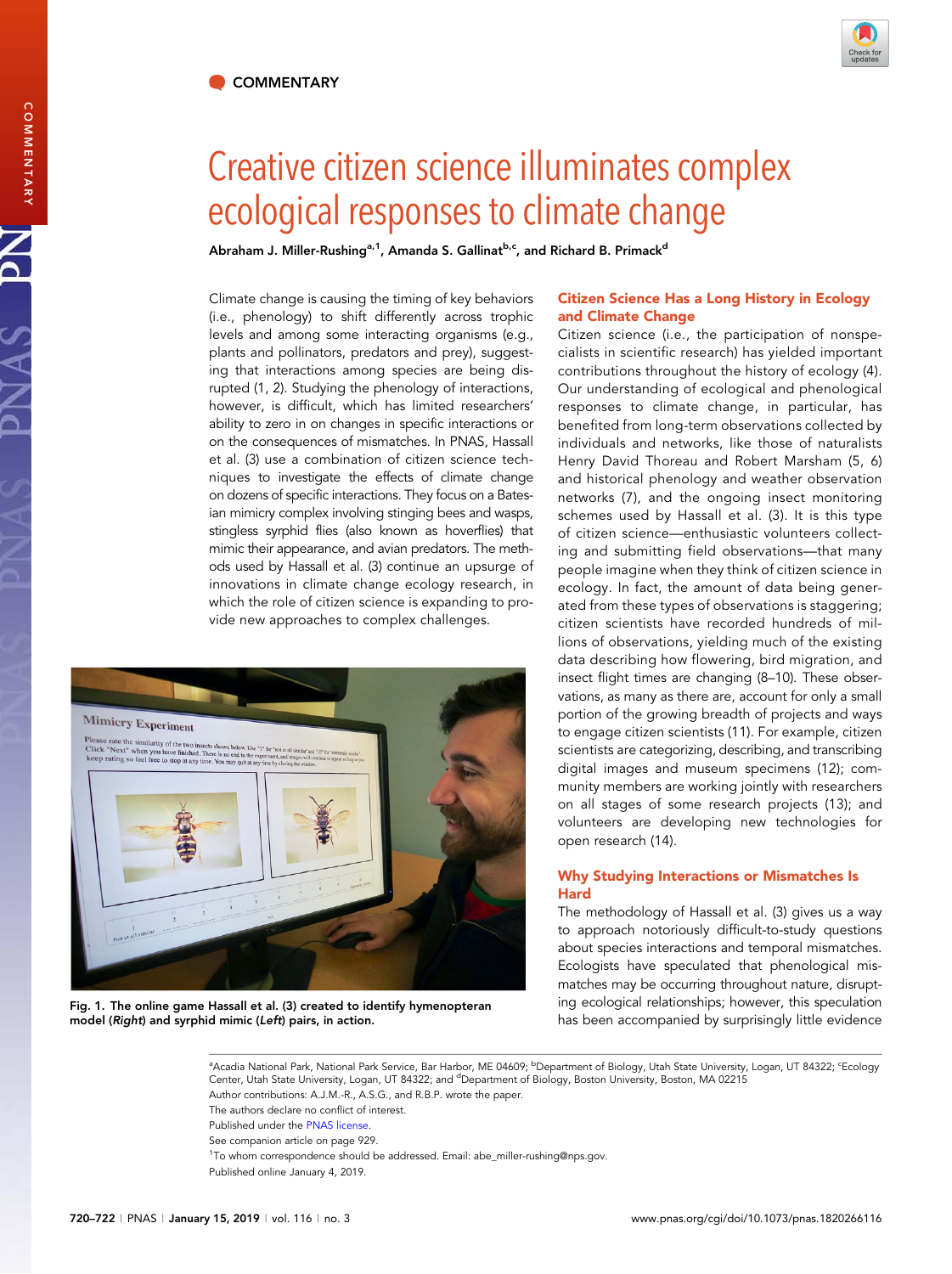(15). Research is limited by the difficulty of examining interactions in the field and the possibility that mismatches may be uncommon or quickly corrected by evolutionary processes (15), and many interactions are hidden or would take too much time to observe. In cases of mimicry, like those studied by Hassall et al. (3), identifying model-mimic pairs can require complex measurements and comparisons of morphology. As a result, testing the influence of shifts in phenology on the fitness of organisms is rare (but see refs. 16 and 17). In the case of model species, mimics, and predators, measuring the fitness consequences of phenological change can require experiments to test predator preference or behavior, but such experiments are difficult to carry out and might have unexpected artifacts depending on their design.

#### New Approaches to Investigating Interactions

In recent decades, new technologies have paved the way for more indirect approaches—for example, environmental DNA, satellite tracking, and time-lapse videos or camera traps—to investigate interactions among species. These techniques enhance our ability to assess which species are in the same locations at the same times and to document occurrences of specific interactions that might get captured on camera. But they leave open questions about the nature of interactions and the consequences of phenological shifts on interacting species. The approach of Hassall et al. (3) shows one way to fill these gaps; their unusual methodology allowed them to investigate dozens of interactions across complex trophic relationships. Each step of their approach demonstrates a unique value of citizen science that other researchers might find useful in their own work.

First, rather than observing model-mimic relationships directly in the field or using feeding tests with birds, Hassall et al. (3) created an online game in which citizen scientists could rate the visual similarities of co-occurring pairs of syrphids and hymenopterans based on size, shape, color, hairiness, and other characters (Fig. 1). Over the course of a year, volunteers (recruited via Twitter) submitted 30,300 ratings and identified 237 high-fidelity modelmimic pairs out of 2,352 potential combinations, with results that correlated strongly with pigeon experiments. This technique demonstrates the value of citizen science to allow researchers to assess pairwise combinations faster and in greater numbers than can be achieved using traditional methods. Variations on this method could be appropriate for other studies involving morphological comparisons, such as in other model-mimic or camouflage studies, or studies of specimens collected during bioblitzes or biodiversity inventories.

Second, Hassall et al. (3) analyzed over a million records of syrphid fly, bee, and wasp abundance from two long-term citizen science monitoring projects in the United Kingdom. This extensive dataset showed that hymenoptera emerge earlier, on average, than syrphid flies, and that the spring emergence of hymenopterans is advancing faster than that of syrphids in response to warming temperatures. This study adds to the growing body of research using citizen science data to document shifts in species phenology and interactions, including community-level interactions at single locations (18), possible interactions across trophic levels (1), and known interactions (2).

Third, Hassall et al. (3) developed a virtual reality game to simulate model-mimic-predator interactions in different phenological scenarios. Instead of offering live hymenopterans and syrphids to birds in complicated feeding experiments, or using data-intensive and highly parameterized computational algorithms, 45 humans took on the role of bird predators in a game. Participants were recruited from the University of Leeds and surrounding areas and were compensated £5 for their time. They gained points by feeding on benign mimic syrphids and lost points when they ate stinging model hymenopterans. Participants had to identify mimics against complex backgrounds, a simulation of the challenges that bird predators face in deciding whether or not to feed on an insect. The results of the game showed that model species (i.e., bees and wasps) perform best (i.e., had highest survival rates) when they are active before the syrphid mimics. Mimics, on the other hand, perform best when the phenology of model species and mimics overlaps and occurs randomly from the perspective of predators.

# In PNAS, Hassall et al. use a combination of citizen science techniques to investigate the effects of climate change on dozens of specific interactions.

And predators do best when either the model bees and wasps emerge first or when the syrphid mimics emerge first, with consistency. This creative game-based approach worked because researchers could be fairly confident that decisions made by humans in simulations were similar to those previously observed in animal-based experiments and results from algorithms and neural nets. This technique could be promising in other ecological systems in which human behavior and decision making provides an added value, such as in other predator-prey, competition, or mutualism interactions.

Fourth, in the final phase of their study, Hassall et al. (3) returned to the long-term citizen science data to analyze changes in the phenology of the interacting species as the climate warms in light of what they discovered about the fitness benefits and costs of different phenological scenarios. They found that the phenology of many model bee and wasp species is shifting so that they appear before mimic syrphid species. These shifts create new situations that benefit bees and wasps and bird predators, while reducing the circumstances during which syrphids do best (overlapping phenology) and worst (mimics emerge first). These conclusions result from the synthesis of three citizen science tools, each of which benefitted from different styles and values of participant contributions, and each of which provided a different piece of this complex story.

#### What Next?

The approaches of Hassall et al. (3) avoid labor-intensive field research and sometimes impossible-to-get direct observations of interactions in nature. We are confident that researchers will find many more applications for these techniques. Most obviously, similar methods might be applied to other Batesian mimicry systems such as those occurring in butterflies, in which there are models, mimics, and bird predators (e.g., 19). This approach might also be applied to other complex species interactions such as some predator-prey interactions, or to human activities such as bushmeat hunting or fishing strategies.

Moreover, the results of Hassall et al. (3) have intriguing implications and raise questions about their generality and how they play out in nature. Is selection driving these changes in phenology or are the hymenopteran model species just more phenotypically plastic than the mimic syrphids? The predictions generated from this study (and other such studies) should also be tested with field studies of the target species. Do syrphid mimics really do worse